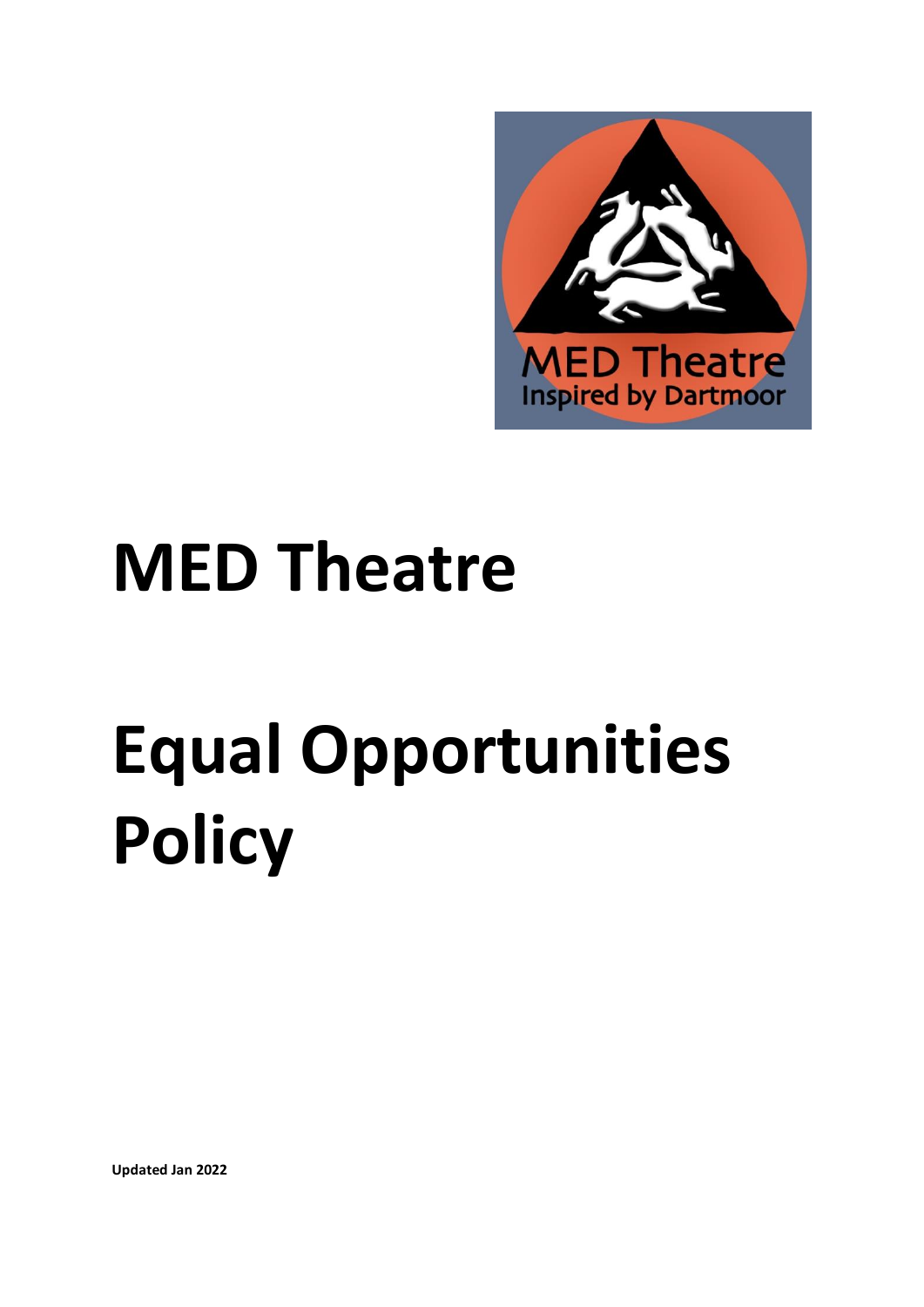

MED Theatre aims to provide equality of opportunity for employment and participation in MED Theatre's activities to those living within the Dartmoor area, its vicinity, and the public at large, irrespective Protected Characteristics. This policy covers all aspects of employment, recruitment, volunteering and participation for all individuals. This policy applies to the treatment of our participants, volunteers and current and former members of staff.

## **Our policy's purpose**

.

- 1. Provide equality, fairness and respect for all in our employment, whether temporary, part-time or full-time.
- 2. Not unlawfully discriminate against the Equality Act 2010 protected characteristics of:
	- Age
	- Gender reassignment
	- Being married or in a civil partnership
	- Being pregnant or on maternity leave
	- Disability
	- Race (including colour, nationality, ethnic or national origin)
	- Religion or belief
	- Sex
	- Sexual orientation
- 3. Oppose and avoid all forms of unlawful discrimination. This includes in:
	- Pay and benefits
	- Terms and conditions of employment
	- Dealing with grievances and discipline
	- Dismissal
	- Redundancy
	- Leave for parents
	- Requests for flexible working